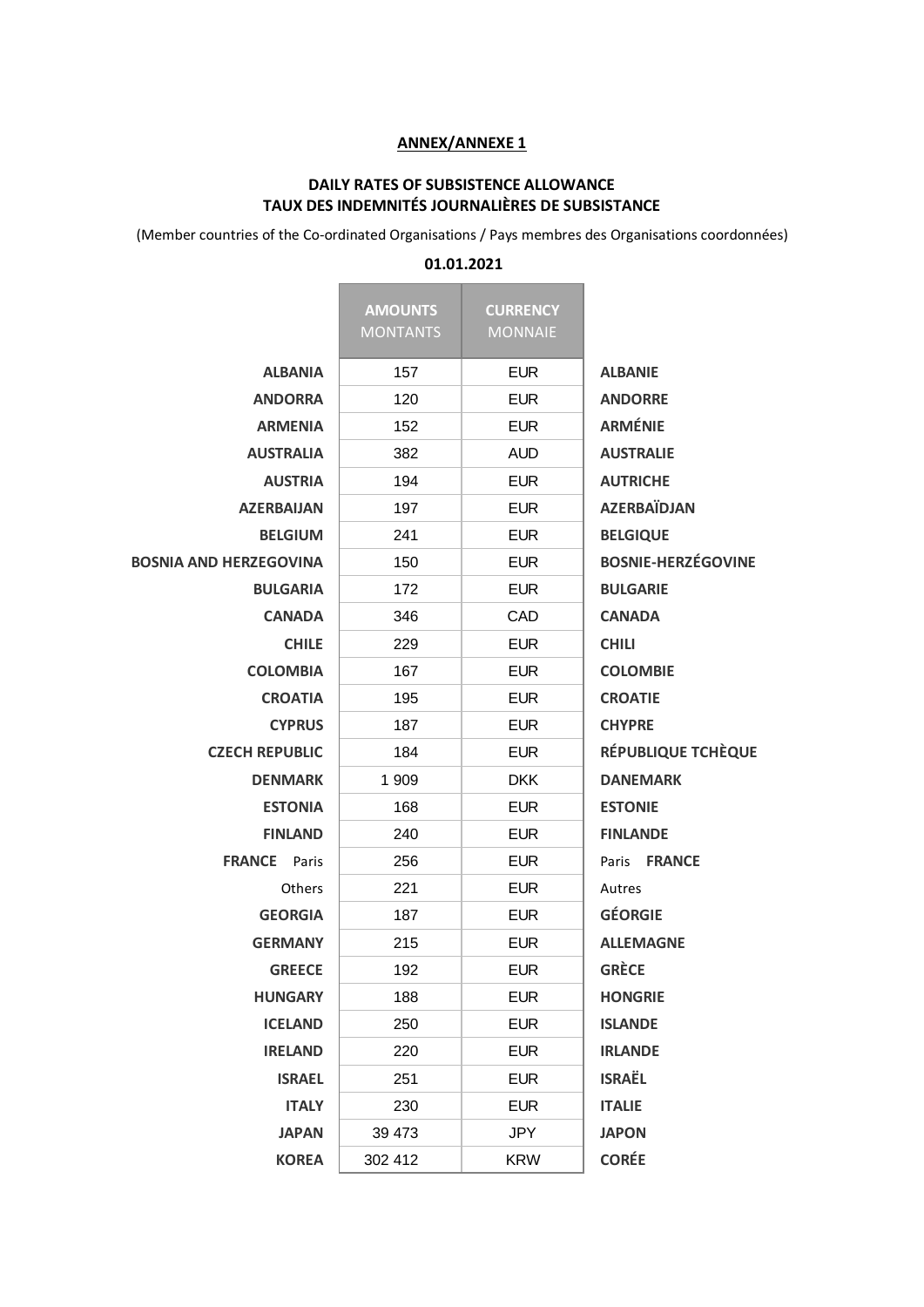# **ANNEX/ANNEXE 1 (cont'd.)**

### **DAILY RATES OF SUBSISTENCE ALLOWANCE TAUX DES INDEMNITÉS JOURNALIÈRES DE SUBSISTANCE**

(Member countries of the Co-ordinated Organisations / Pays membres des Organisations coordonnées)

#### **01.01.2021**

|                                    | <b>AMOUNTS</b><br><b>MONTANTS</b> | <b>CURRENCY</b><br><b>MONNAIE</b> |                                 |  |
|------------------------------------|-----------------------------------|-----------------------------------|---------------------------------|--|
| <b>LATVIA</b>                      | 167                               | EUR.                              | <b>LETTONIE</b>                 |  |
| <b>LIECHTENSTEIN</b>               | 249                               | CHF.                              | <b>LIECHTENSTEIN</b>            |  |
| <b>LITHUANIA</b>                   | 172                               | <b>EUR</b>                        | <b>LITUANIE</b>                 |  |
| <b>LUXEMBOURG</b>                  | 243                               | <b>EUR</b>                        | <b>LUXEMBOURG</b>               |  |
| <b>MALTA</b>                       | 189                               | <b>EUR</b>                        | <b>MALTE</b>                    |  |
| <b>MEXICO</b>                      | 226                               | EUR.                              | <b>MEXIQUE</b>                  |  |
| <b>MOLDOVA</b>                     | 157                               | <b>EUR</b>                        | <b>MOLDOVA</b>                  |  |
| <b>MONACO</b>                      | 260                               | EUR.                              | <b>MONACO</b>                   |  |
| <b>MONTENEGRO</b>                  | 148                               | <b>EUR</b>                        | <b>MONTÉNÉGRO</b>               |  |
| <b>NETHERLANDS</b>                 | 216                               | <b>EUR</b>                        | <b>PAYS-BAS</b>                 |  |
| <b>NEW ZEALAND</b>                 | 371                               | <b>NZD</b>                        | <b>NOUVELLE-ZÉLANDE</b>         |  |
| <b>NORTH MACEDONIA</b>             | 140                               | <b>EUR</b>                        | <b>MACÉDOINE DU NORD</b>        |  |
| <b>NORWAY</b>                      | 2 7 7 7                           | <b>NOK</b>                        | <b>NORVÈGE</b>                  |  |
| <b>POLAND</b>                      | 188                               | <b>EUR</b>                        | <b>POLOGNE</b>                  |  |
| <b>PORTUGAL</b>                    | 190                               | EUR.                              | <b>PORTUGAL</b>                 |  |
| <b>ROMANIA</b>                     | 185                               | <b>EUR</b>                        | <b>ROUMANIE</b>                 |  |
| <b>RUSSIA</b>                      | 258                               | EUR.                              | <b>RUSSIE</b>                   |  |
| <b>SAN MARINO</b>                  | 163                               | <b>EUR</b>                        | <b>SAINT-MARIN</b>              |  |
| <b>SERBIA</b>                      | 161                               | <b>EUR</b>                        | <b>SERBIE</b>                   |  |
| <b>SLOVAK REPUBLIC</b>             | 171                               | <b>EUR</b>                        | RÉPUBLIQUE SLOVAQUE             |  |
| <b>SLOVENIA</b>                    | 186                               | EUR.                              | <b>SLOVÉNIE</b>                 |  |
| <b>SPAIN</b>                       | 202                               | <b>EUR</b>                        | <b>ESPAGNE</b>                  |  |
| <b>SWEDEN</b>                      | 2827                              | <b>SEK</b>                        | <b>SUÈDE</b>                    |  |
| <b>SWITZERLAND</b>                 | 312                               | <b>CHF</b>                        | <b>SUISSE</b>                   |  |
| <b>TURKEY</b>                      | 155                               | <b>EUR</b>                        | <b>TURQUIE</b>                  |  |
| <b>UKRAINE</b>                     | 205                               | <b>EUR</b>                        | <b>UKRAINE</b>                  |  |
| London<br><b>UNITED KINGDOM</b>    | 259                               | GBP                               | Londres<br><b>ROYAUME-UNI</b>   |  |
| Others                             | 218                               | GBP                               | Autres                          |  |
| <b>UNITED STATES</b><br>Washington | 346                               | <b>USD</b>                        | <b>ÉTATS-UNIS</b><br>Washington |  |
| New York                           | 398                               | <b>USD</b>                        | New York                        |  |
| Others                             | 299                               | <b>USD</b>                        | Autres                          |  |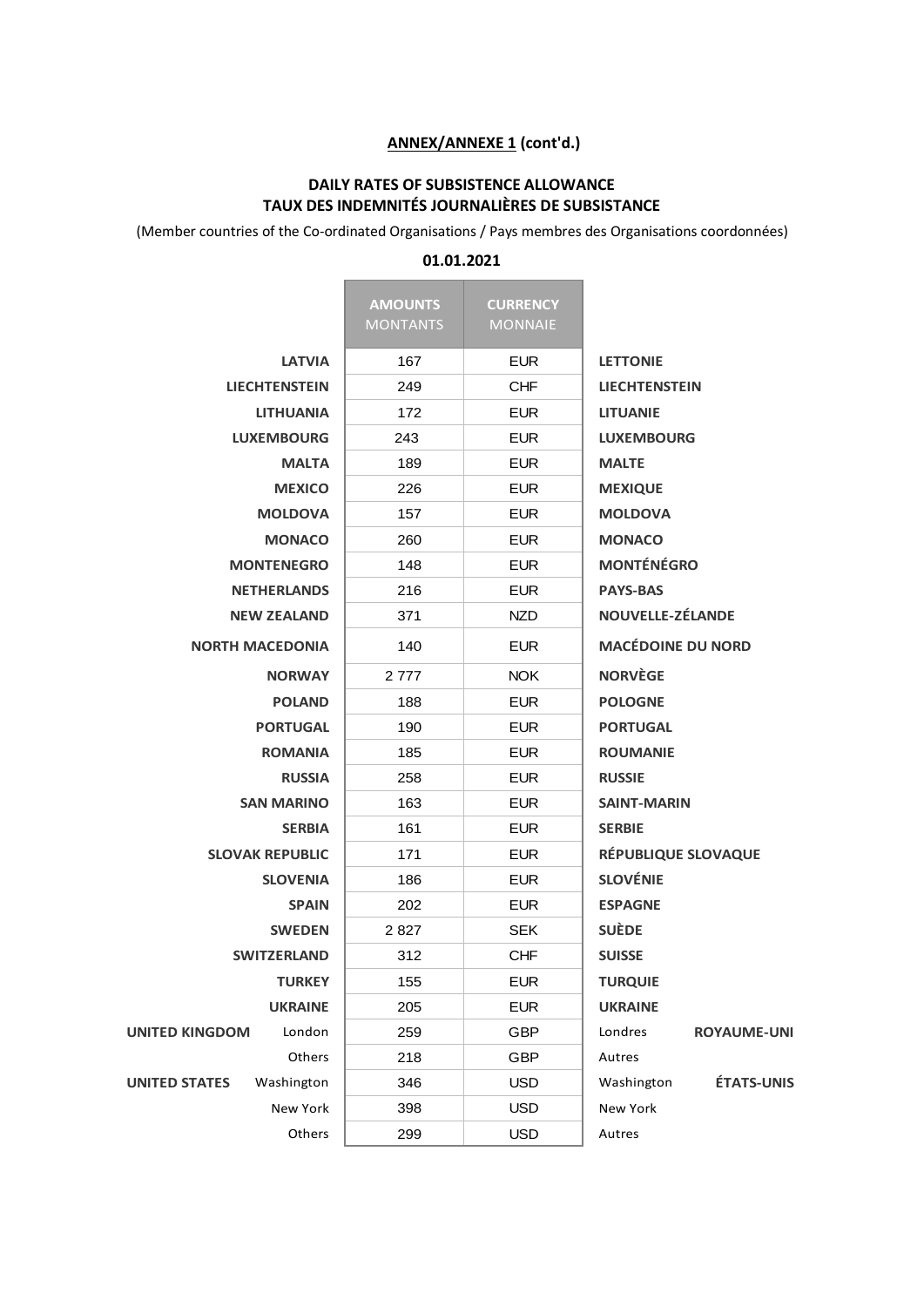### **ANNEX/ANNEXE 2**

# **DAILY RATES OF SUBSISTENCE ALLOWANCE TAUX DES INDEMNITÉS JOURNALIÈRES DE SUBSISTANCE**

(Other mission destinations / Autres destinations de missions)

# **01.01.2021**

<u> The Common State Common Sta</u>

<u> The Common State Common Sta</u>

|                                            | <b>AMOUNTS</b>  |                                            |                           | <b>AMOUNTS</b>  |                           |
|--------------------------------------------|-----------------|--------------------------------------------|---------------------------|-----------------|---------------------------|
|                                            | <b>MONTANTS</b> |                                            |                           | <b>MONTANTS</b> |                           |
|                                            | (Euros)         |                                            |                           | (Euros)         |                           |
| <b>AFGHANISTAN</b>                         | 201             | <b>AFGHANISTAN</b>                         | <b>DOMINICA</b>           | 224             | <b>DOMINIQUE</b>          |
| <b>ALGERIA</b>                             | 221             | <b>ALGÉRIE</b>                             | <b>DOMINICAN REPUBLIC</b> | 178             | RÉPUBLIQUE DOMINICAINE    |
| <b>AMERICAN SAMOA</b>                      | 184             | <b>SAMOA AMÉRICAINES</b>                   | <b>ECUADOR</b>            | 163             | <b>ÉQUATEUR</b>           |
| <b>ANGOLA</b>                              | 302             | <b>ANGOLA</b>                              | <b>EGYPT</b>              | 188             | <b>ÉGYPTE</b>             |
| <b>ANGUILLA</b>                            | 321             | <b>ANGUILLA</b>                            | <b>EL SALVADOR</b>        | 169             | EL SALVADOR               |
| <b>ANTIGUA AND BARBUDA</b>                 | 251             | ANTIGUA-ET-BARBUDA                         | <b>EQUATORIAL GUINEA</b>  | 236             | <b>GUINÉE ÉQUATORIALE</b> |
| <b>ARGENTINA</b>                           | 198             | <b>ARGENTINE</b>                           | <b>ERITREA</b>            | 169             | ÉRYTHRÉE                  |
| <b>ARUBA</b>                               | 226             | <b>ARUBA</b>                               | <b>ESWATINI</b>           | 158             | <b>ESWATINI</b>           |
| <b>BAHAMAS</b>                             | 283             | <b>BAHAMAS</b>                             | <b>ETHIOPIA</b>           | 231             | <b>ÉTHIOPIE</b>           |
| <b>BAHRAIN</b>                             | 263             | <b>BAHREIN</b>                             | <b>FIJI</b>               | 195             | <b>FIDJI</b>              |
| <b>BANGLADESH</b>                          | 229             | <b>BANGLADESH</b>                          | <b>FRENCH GUIANA</b>      | 199             | <b>GUYANE FRANÇAISE</b>   |
| <b>BARBADOS</b>                            | 285             | <b>BARBADE</b>                             | <b>FRENCH POLYNESIA</b>   | 200             | POLYNÉSIE FRANÇAISE       |
| <b>BELARUS</b>                             | 169             | <b>BÉLARUS</b>                             | <b>GABON</b>              | 278             | <b>GABON</b>              |
| <b>BELIZE</b>                              | 202             | <b>BELIZE</b>                              | <b>GAMBIA</b>             | 171             | <b>GAMBIE</b>             |
| <b>BENIN</b>                               | 155             | <b>BÉNIN</b>                               | <b>GHANA</b>              | 214             | <b>GHANA</b>              |
| <b>BERMUDA</b>                             | 279             | <b>BERMUDES</b>                            | <b>GIBRALTAR</b>          | 241             | <b>GIBRALTAR</b>          |
| <b>BHUTAN</b>                              | 207             | <b>BHOUTAN</b>                             | <b>GREENLAND</b>          | 210             | <b>GROENLAND</b>          |
| <b>BOLIVIA</b>                             | 138             | <b>BOLIVIE</b>                             | <b>GRENADA</b>            | 242             | <b>GRENADE</b>            |
| <b>BONAIRE</b>                             | 213             | <b>BONAIRE</b>                             | <b>GUADELOUPE</b>         | 191             | <b>GUADELOUPE</b>         |
| <b>BOTSWANA</b>                            | 157             | <b>BOTSWANA</b>                            | <b>GUAM</b>               | 219             | <b>GUAM</b>               |
| <b>BRAZIL</b>                              | 184             | <b>BRÉSIL</b>                              | <b>GUATEMALA</b>          | 173             | <b>GUATEMALA</b>          |
| <b>BRITISH VIRGIN ISLANDS</b>              | 248             | ÎLES VIERGES BRITANNIQUES                  | <b>GUINEA</b>             | 206             | <b>GUINÉE</b>             |
| <b>BRUNEI DARUSSALAM</b>                   | 181             | <b>BRUNEI DARUSSALAM</b>                   | <b>GUINEA-BISSAU</b>      | 152             | <b>GUINÉE-BISSAU</b>      |
| <b>BURKINA FASO</b>                        | 217             | <b>BURKINA FASO</b>                        | <b>GUYANA</b>             | 223             | <b>GUYANA</b>             |
| <b>BURUNDI</b>                             | 164             | <b>BURUNDI</b>                             | <b>HAITI</b>              | 202             | HAÏTI                     |
| <b>CABO VERDE</b>                          | 156             | <b>CABO VERDE</b>                          | <b>HONDURAS</b>           | 162             | <b>HONDURAS</b>           |
| CAMBODIA                                   | 181             | CAMBODGE                                   | <b>HONG KONG (CHINA)</b>  | 267             | <b>HONG KONG (CHINE)</b>  |
| <b>CAMEROON</b>                            | 199             | <b>CAMEROUN</b>                            | <b>INDIA</b>              | 220             | <b>INDE</b>               |
| <b>CAYMAN ISLANDS</b>                      | 248             | ÎLES CAÏMANES                              | <b>INDONESIA</b>          | 214             | <b>INDONÉSIE</b>          |
| <b>CENTRAL AFRICAN REPUBLIC</b>            | 184             | RÉPUBLIQUE CENTRAFRICAINE                  | <b>IRAN</b>               | 164             | <b>IRAN</b>               |
| CHAD                                       | 198             | <b>TCHAD</b>                               | <b>IRAQ</b>               | 235             | <b>IRAQ</b>               |
| CHINA (PEOPLE'S REPUBLIC OF)               | 215             | CHINE (RÉPUBLIQUE POPULAIRE DE)            | <b>JAMAICA</b>            | 205             | <b>JAMAÏQUE</b>           |
| <b>COMOROS</b>                             | 185             | <b>COMORES</b>                             | <b>JORDAN</b>             | 190             | <b>JORDANIE</b>           |
| CONGO                                      | 247             | <b>CONGO</b>                               | <b>KAZAKHSTAN</b>         | 210             | <b>KAZAKHSTAN</b>         |
| <b>COOK ISLANDS</b>                        | 253             | ÎLES COOK                                  | <b>KENYA</b>              | 228             | <b>KENYA</b>              |
| <b>COSTA RICA</b>                          | 160             | <b>COSTA RICA</b>                          | KIRIBATI                  | 133             | KIRIBATI                  |
| <b>CÔTE D'IVOIRE</b>                       | 201             | <b>CÔTE D'IVOIRE</b>                       | KOSOVO                    | 140             | KOSOVO                    |
| <b>CUBA</b>                                | 205             | <b>CUBA</b>                                | <b>KUWAIT</b>             | 293             | <b>KOWEIT</b>             |
| <b>CURAÇAO</b>                             | 201             | <b>CURAÇAO</b>                             | <b>KYRGYZSTAN</b>         | 154             | KIRGHIZISTAN              |
| DEMOCRATIC PEOPLE'S REPUBLIC OF            |                 | RÉPUBLIQUE POPULAIRE                       | LAO PEOPLE'S DEMOCRATIC   |                 | RÉPUBLIQUE DÉMOCRATIQUE   |
| <b>KOREA</b>                               | 193             | DÉMOCRATIQUE DE CORÉE                      | <b>REPUBLIC</b>           | 163             | <b>POPULAIRE LAO</b>      |
| DEMOCRATIC REPUBLIC OF THE<br><b>CONGO</b> | 245             | RÉPUBLIQUE DÉMOCRATIQUE DU<br><b>CONGO</b> | <b>LEBANON</b>            | 236             | <b>LIBAN</b>              |
| <b>DJIBOUTI</b>                            | 262             | <b>DJIBOUTI</b>                            | <b>LESOTHO</b>            | 154             | <b>LESOTHO</b>            |
|                                            |                 |                                            |                           |                 |                           |